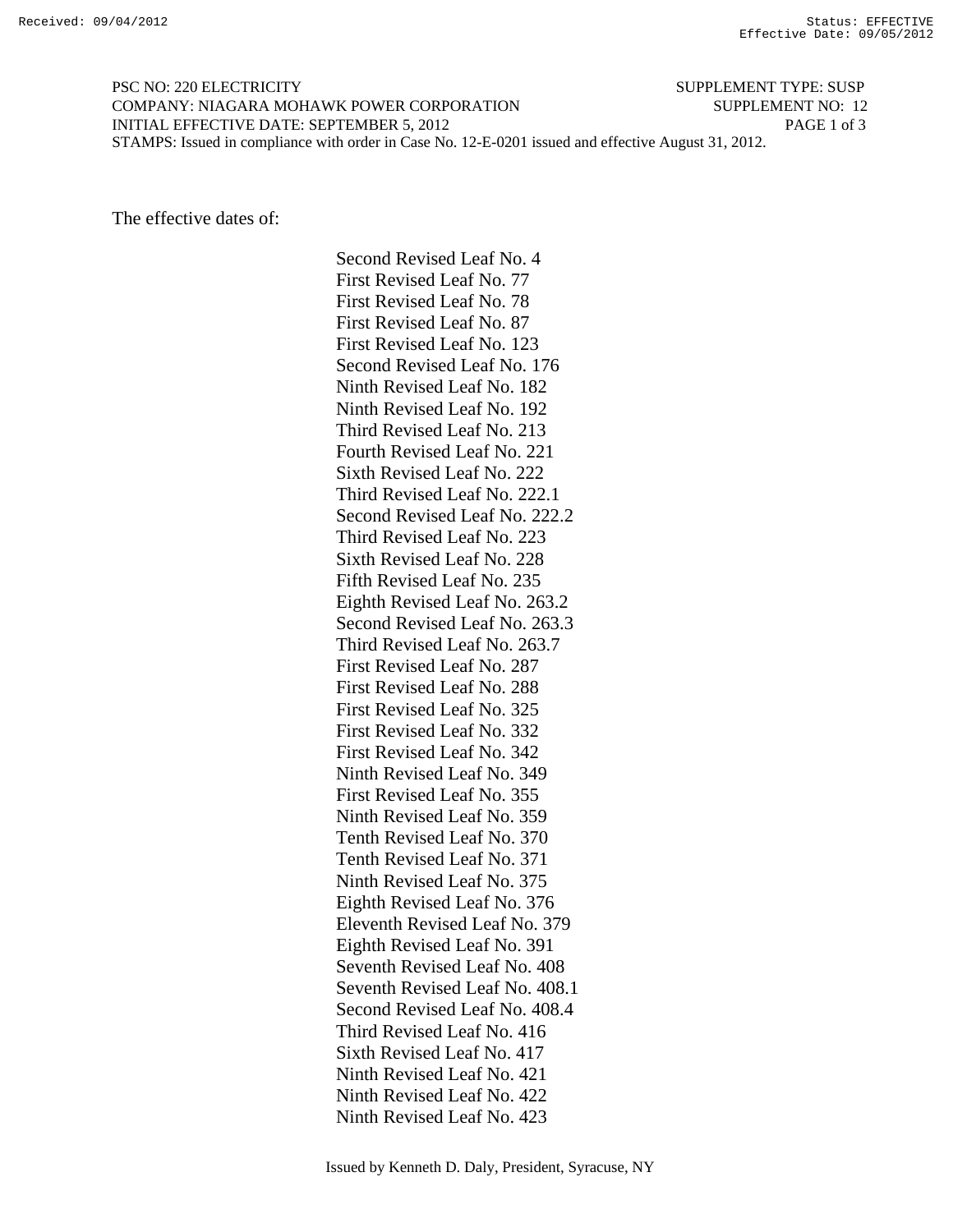PSC NO: 220 ELECTRICITY SUPPLEMENT TYPE: SUSP COMPANY: NIAGARA MOHAWK POWER CORPORATION SUPPLEMENT NO: 12 INITIAL EFFECTIVE DATE: SEPTEMBER 5, 2012 PAGE 2 of 3 STAMPS: Issued in compliance with order in Case No. 12-E-0201 issued and effective August 31, 2012.

> Ninth Revised Leaf No. 424 Seventh Revised Leaf No. 432 Seventh Revised Leaf No. 438 First Revised Leaf No. 445 First Revised Leaf No. 446 First Revised Leaf No. 447 Second Revised Leaf No. 448 First Revised Leaf No. 449 Third Revised Leaf No. 465 Third Revised Leaf No. 467

Statement of Merchant Function Charge No. 4

are hereby suspended to and including March 28, 2013. Pending restoration, reissue, or cancellation, the rates, rules and regulations in:

> First Revised Leaf No. 4 Original Leaf No. 77 Original Leaf No. 78 Original Leaf No. 87 Original Leaf No. 123 First Revised Leaf No. 176 Eighth Revised Leaf No. 182 Eighth Revised Leaf No. 192 Second Revised Leaf No. 213 Third Revised Leaf No. 221 Fifth Revised Leaf No. 222 Second Revised Leaf No. 222.1 First Revised Leaf No. 222.2 Second Revised Leaf No. 223 Seventh Revised Leaf No. 228 Fourth Revised Leaf No. 235 Seventh Revised Leaf No. 263.2 First Revised Leaf No. 263.3 Fourth Revised Leaf No. 263.7 Original Leaf No. 287 Original Leaf No. 288 Original Leaf No. 325 Original Leaf No. 332 Original Leaf No. 342 Eighth Revised Leaf No. 349 Original Leaf No. 355